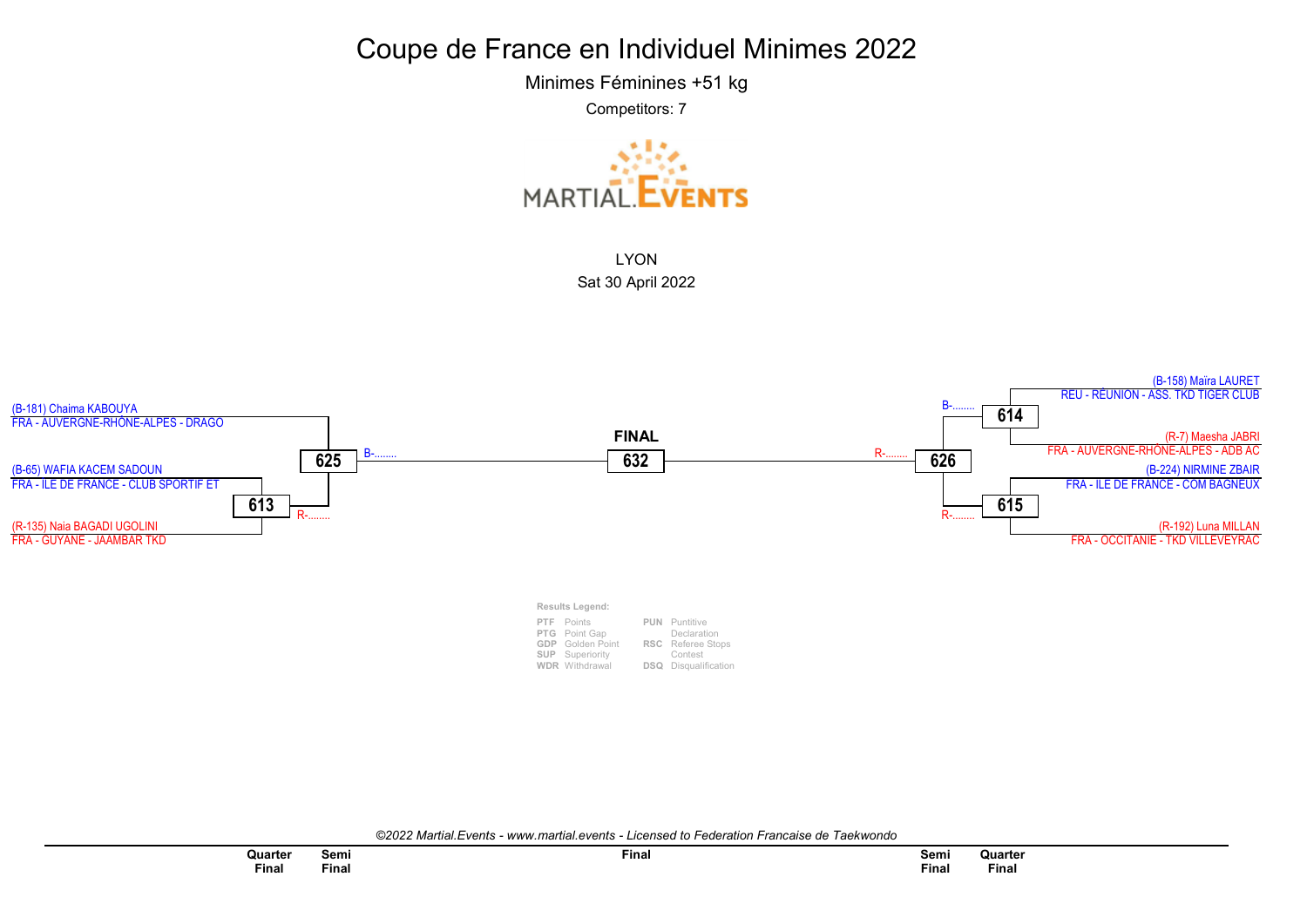Minimes Féminines -26 kg

Competitors: 4



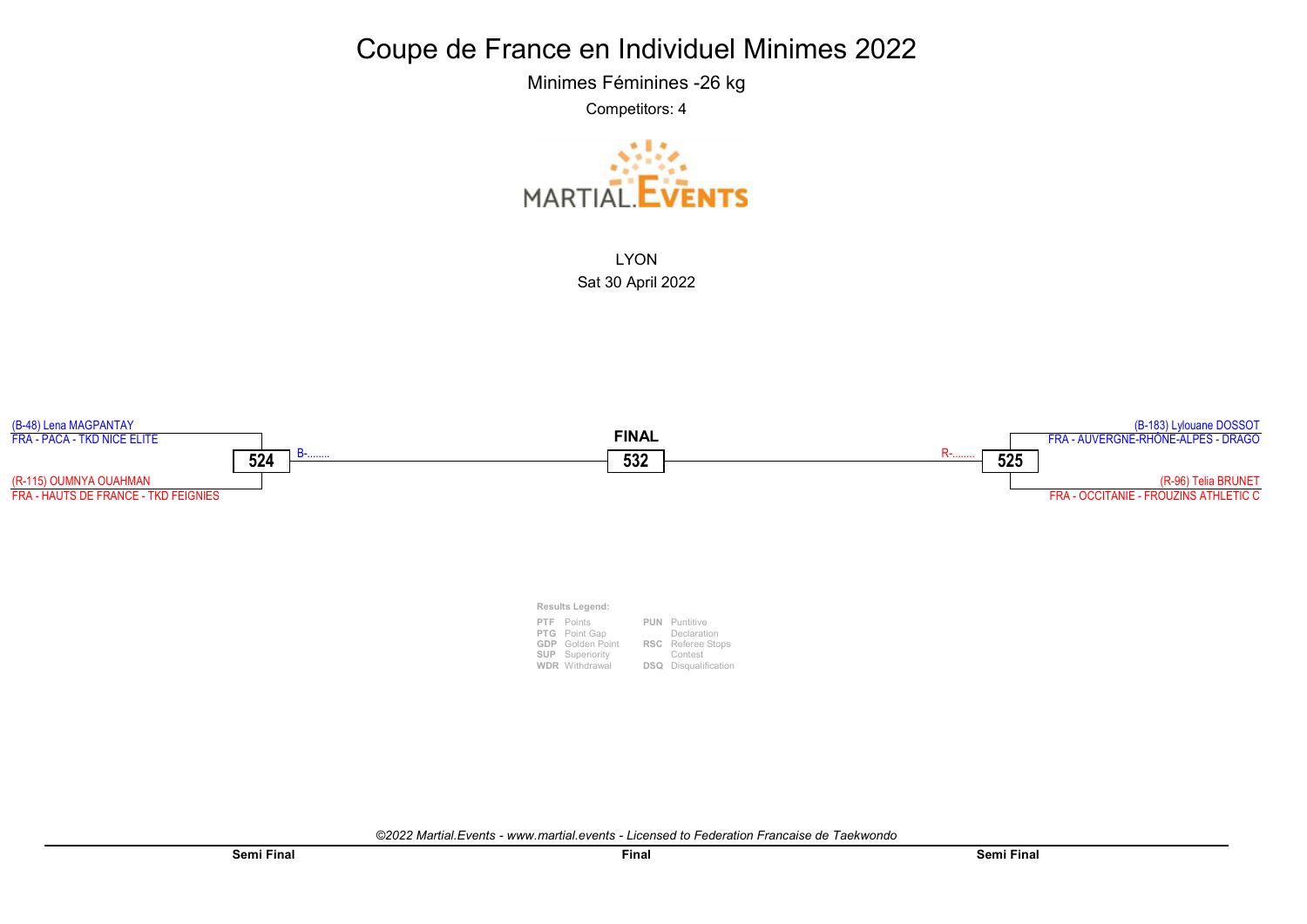Minimes Féminines -29 kg

Competitors: 13





©2022 Martial Events - www.martial.events - Licensed to Federation Francaise de Taekwondo

| Round | Quarter | Semi  | $F$ inal | Semi | Quarter | Rounc |
|-------|---------|-------|----------|------|---------|-------|
|       |         | $ -$  |          | $ -$ |         |       |
| 16    | Final   | ™inal |          | Fina | Final   | 16    |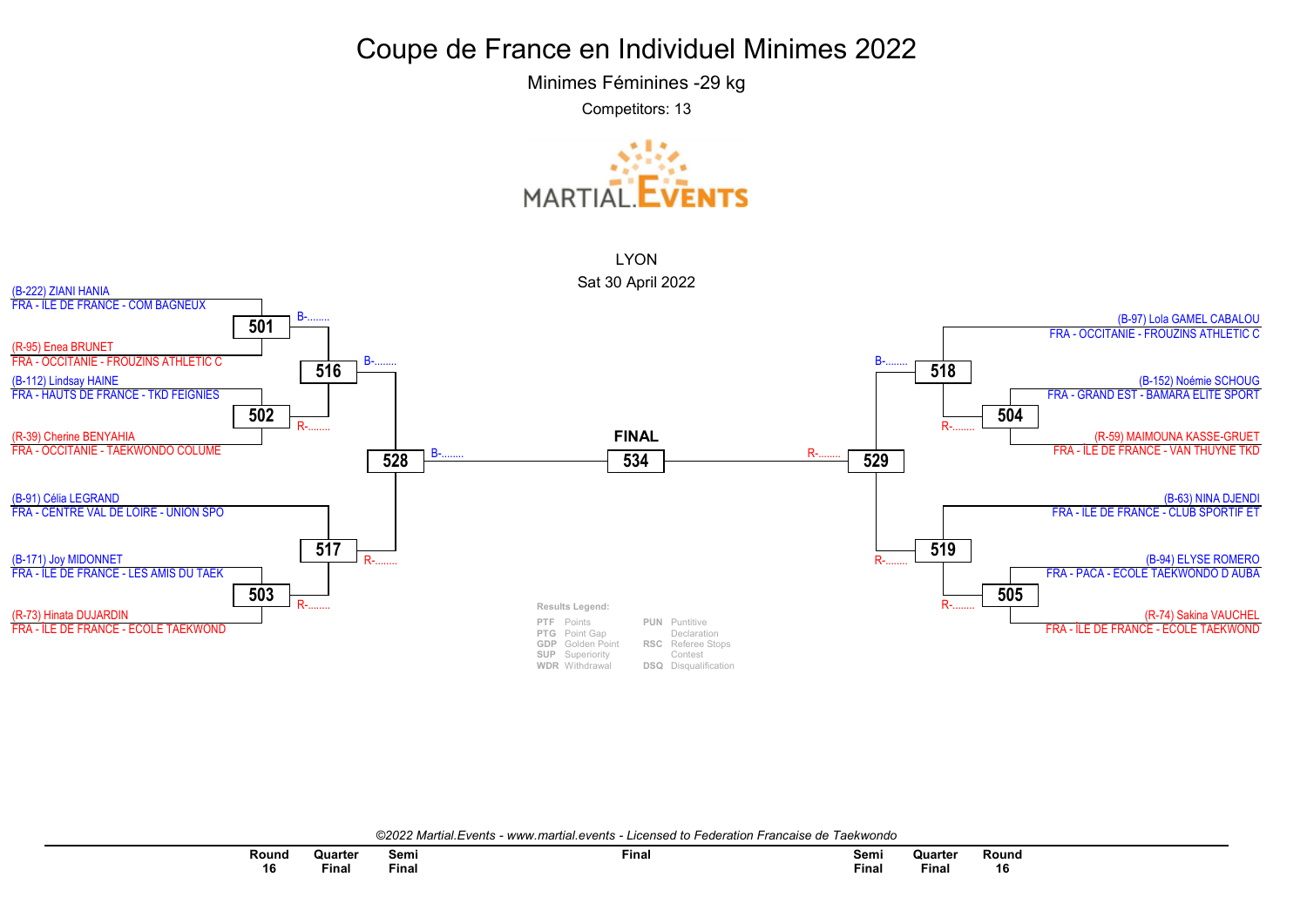

| Round | Round | Quarte.                                                                         | Semi  | Final | Semi  | Quarte                                                                          | Round | Round |
|-------|-------|---------------------------------------------------------------------------------|-------|-------|-------|---------------------------------------------------------------------------------|-------|-------|
|       |       | the contract of the contract of the contract of the contract of the contract of |       |       |       | the contract of the contract of the contract of the contract of the contract of |       |       |
| ΟZ    |       | Final                                                                           | Final |       | Finar | Final                                                                           | 16    |       |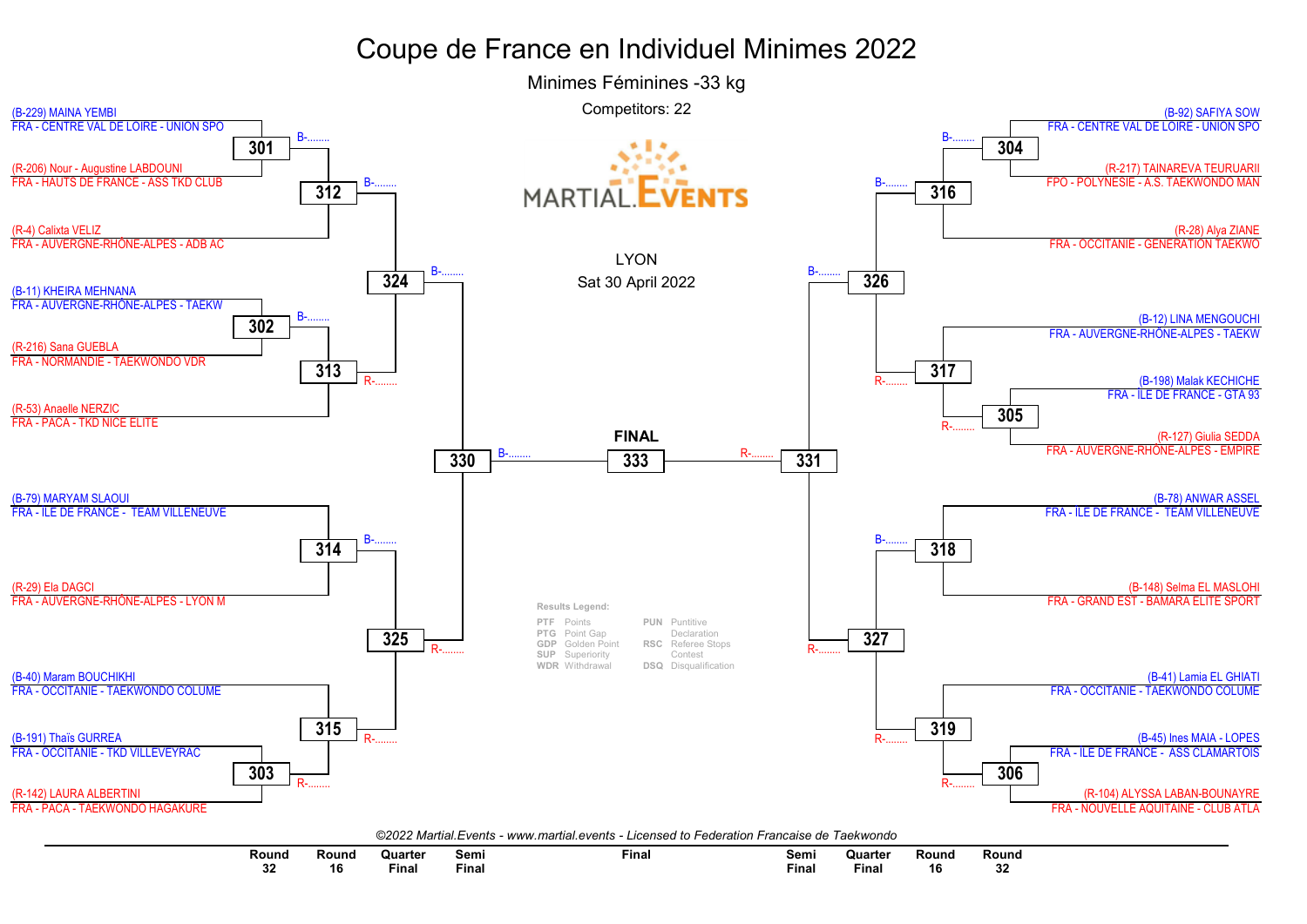Minimes Féminines -37 kg

Competitors: 14





©2022 Martial Events - www.martial.events - Licensed to Federation Francaise de Taekwondo

| Round | Quarter | Semi<br>$ -$ | Final | Semi<br>$ -$ | Quarter  | Round |
|-------|---------|--------------|-------|--------------|----------|-------|
| 16    | ∙inal   | Final        |       | <b>Final</b> | $F$ inal | 16    |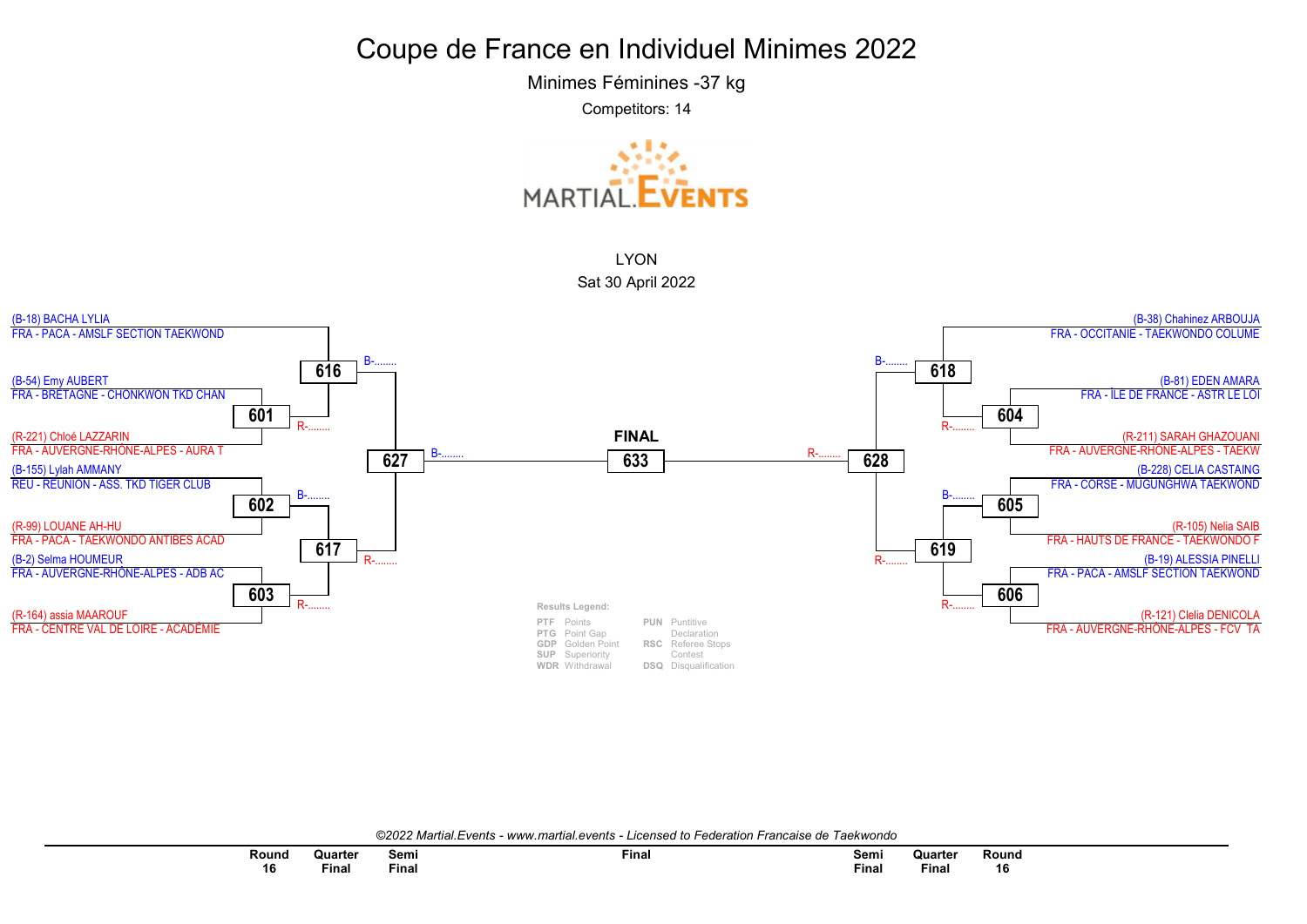Minimes Féminines -41 kg

Competitors: 13





©2022 Martial.Events - www.martial.events - Licensed to Federation Francaise de Taekwondo

| Round | Quarter  | Semi<br>$ -$ | Final | Semi  | Quarter      | Round |
|-------|----------|--------------|-------|-------|--------------|-------|
| 16    | $F$ inal | ™inaì        |       | Final | <b>Final</b> | 16    |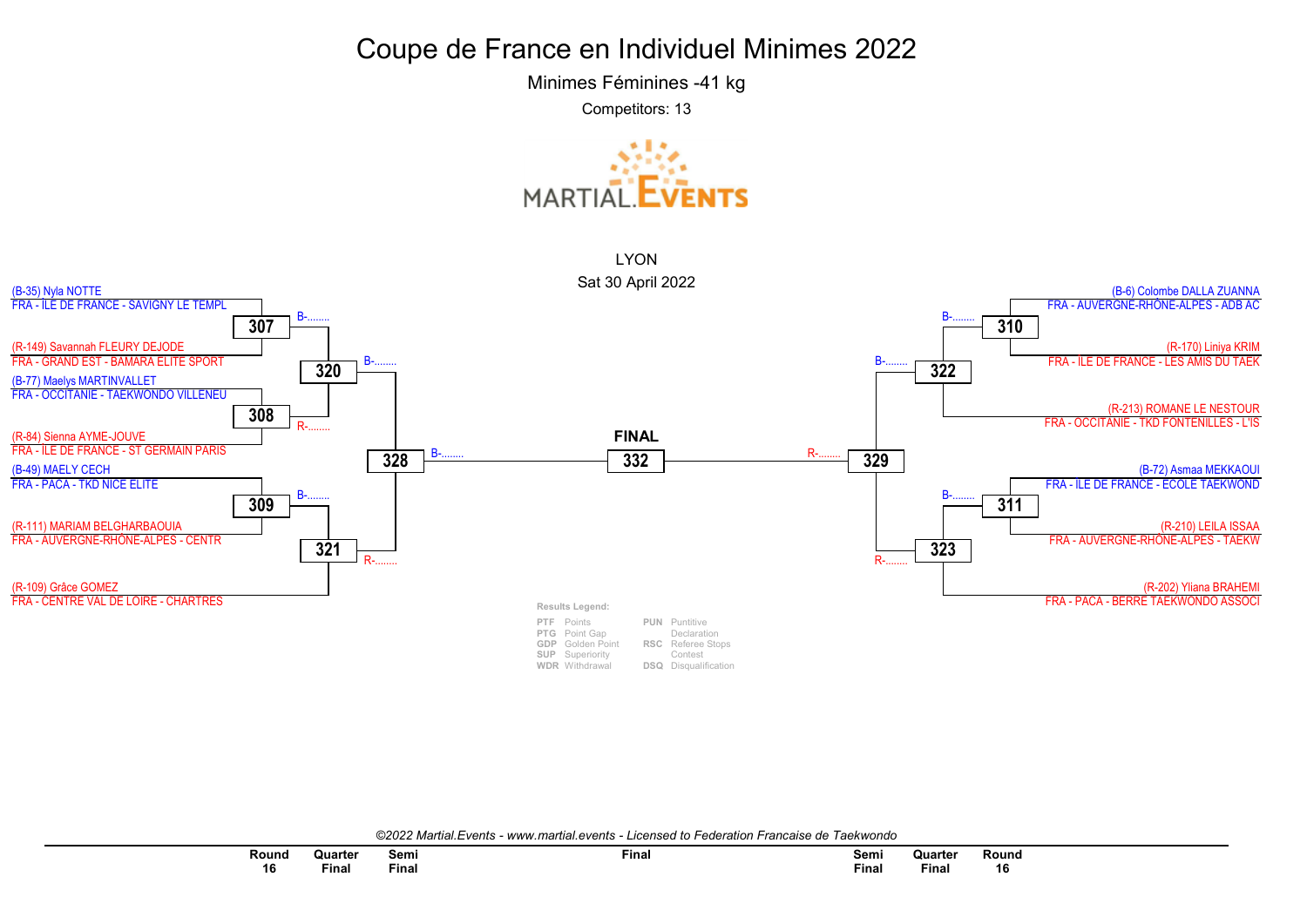Minimes Féminines -44 kg

Competitors: 8



LYON Sat 30 April 2022



©2022 Martial.Events - www.martial.events - Licensed to Federation Francaise de Taekwondo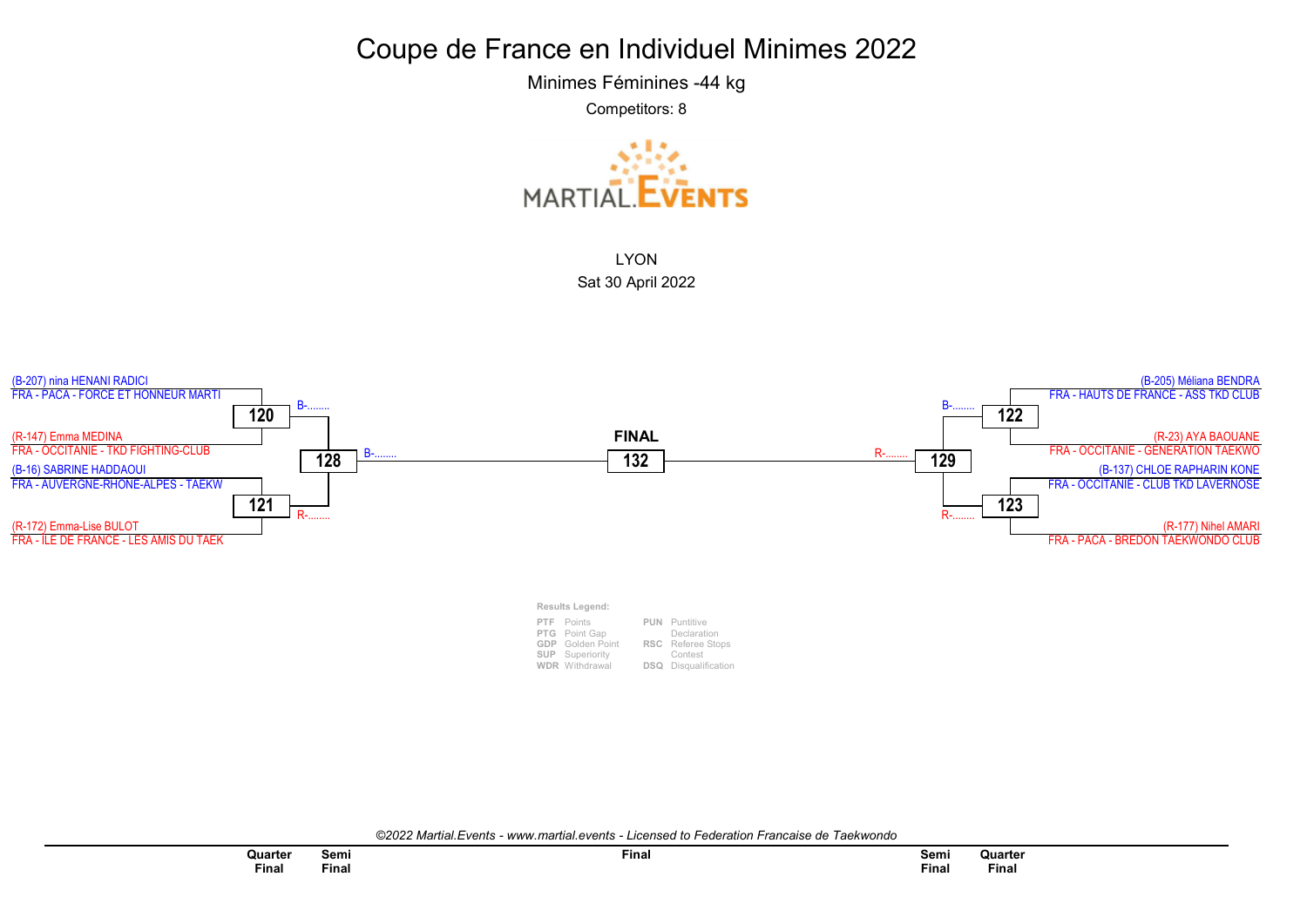Minimes Féminines -51 kg

Competitors: 9





©2022 Martial.Events - www.martial.events - Licensed to Federation Francaise de Taekwondo

| Round | Quarter | Semi         | Final | Semi         | Quarter | Round |
|-------|---------|--------------|-------|--------------|---------|-------|
| 16    | Final   | ---<br>Final |       | <b>Final</b> | Final   | 16    |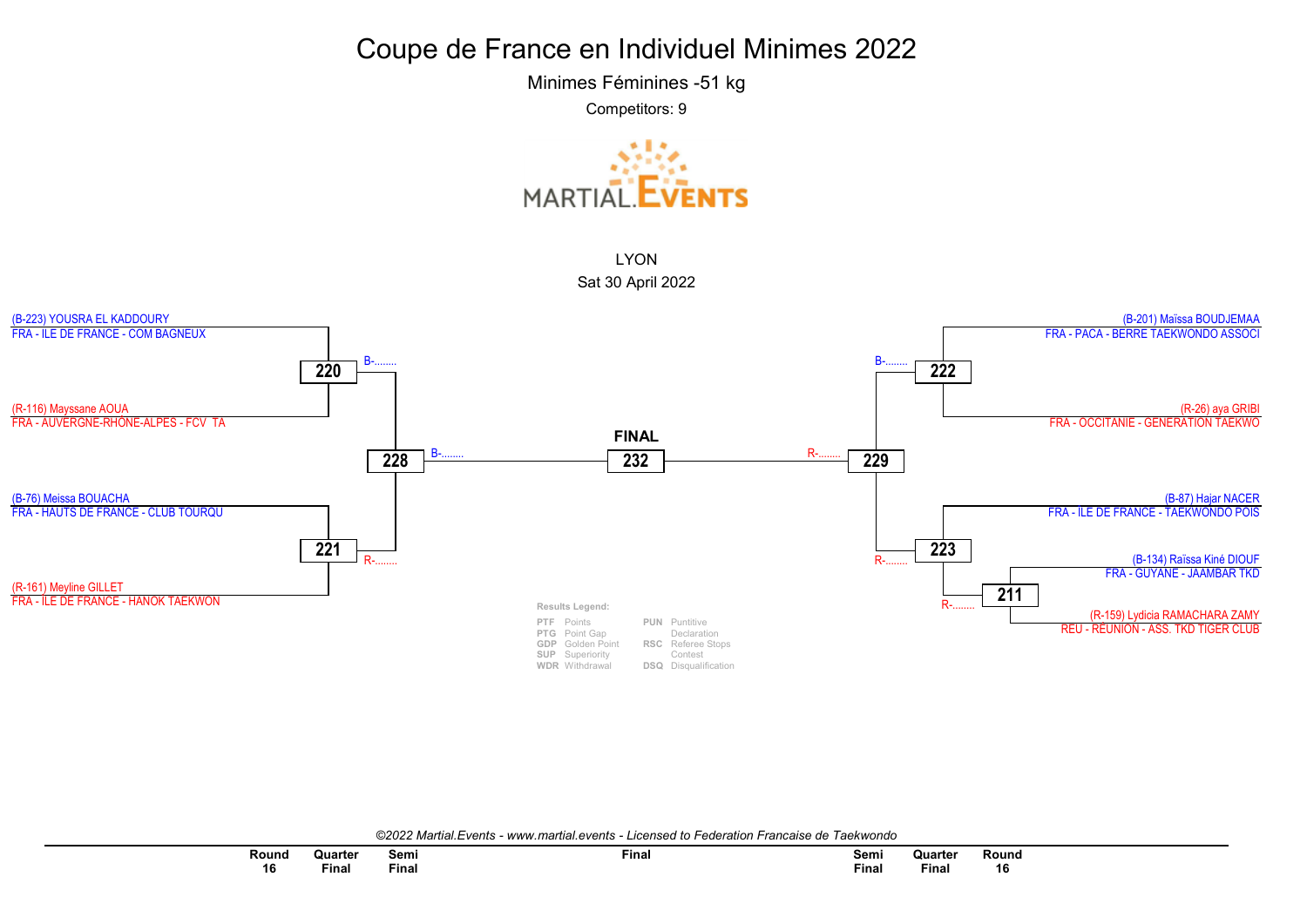Minimes Masculins +57 kg

Competitors: 3



LYON Sat 30 April 2022



Results Legend: PTF Points PTG Point Gap GDP Golden Point SUP Superiority PUN Puntitive RSC Referee Stops Declaration Contest

DSQ Disqualification

WDR Withdrawal

©2022 Martial.Events - www.martial.events - Licensed to Federation Francaise de Taekwondo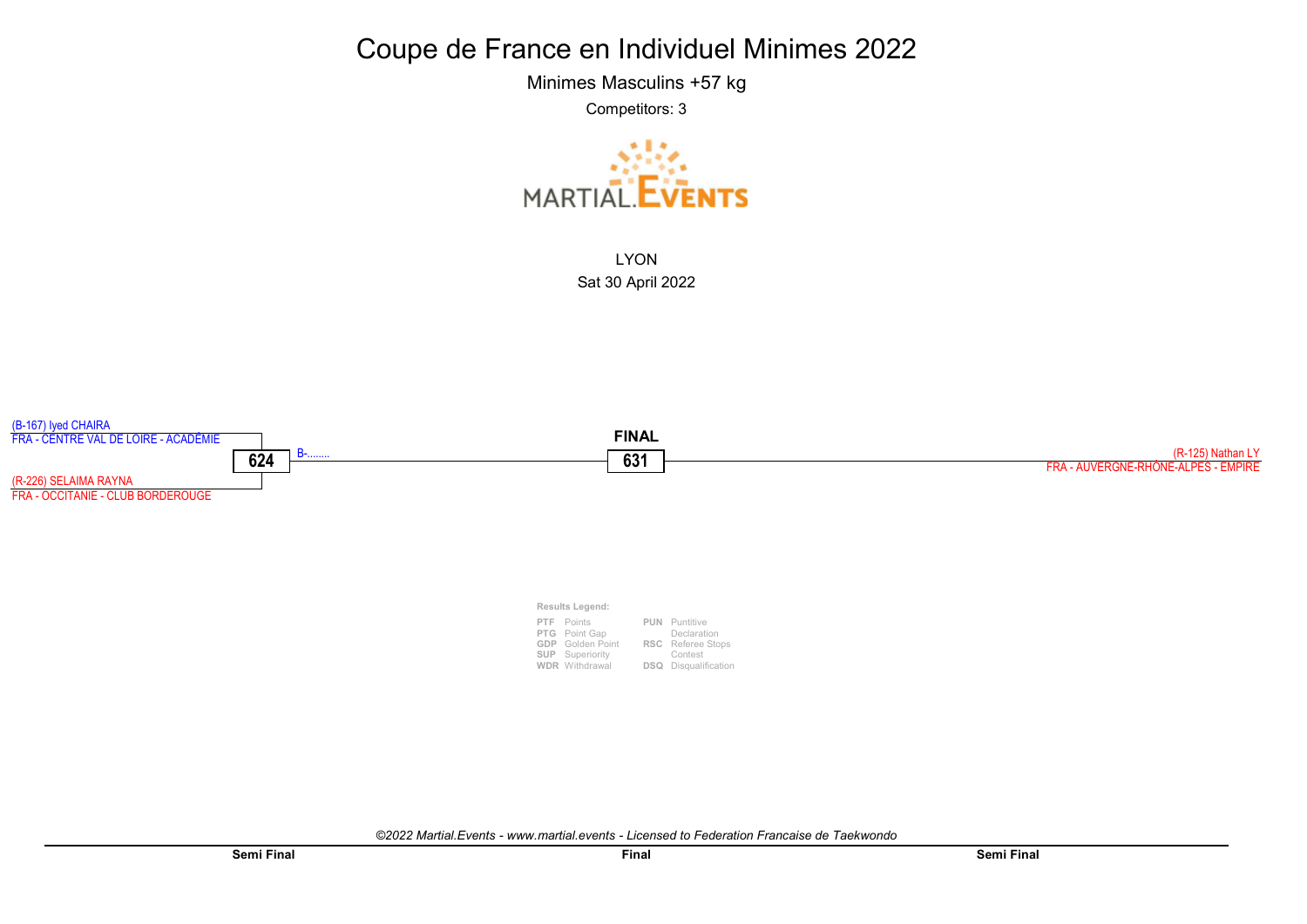Minimes Masculins -27 kg

Competitors: 14





©2022 Martial.Events - www.martial.events - Licensed to Federation Francaise de Taekwondo

| Round | Quarter | Semi<br>$ -$ | Final | Semi<br>___  | Quarter | Round |
|-------|---------|--------------|-------|--------------|---------|-------|
| 16    | Final   | Final        |       | <b>Final</b> | Final   | 16    |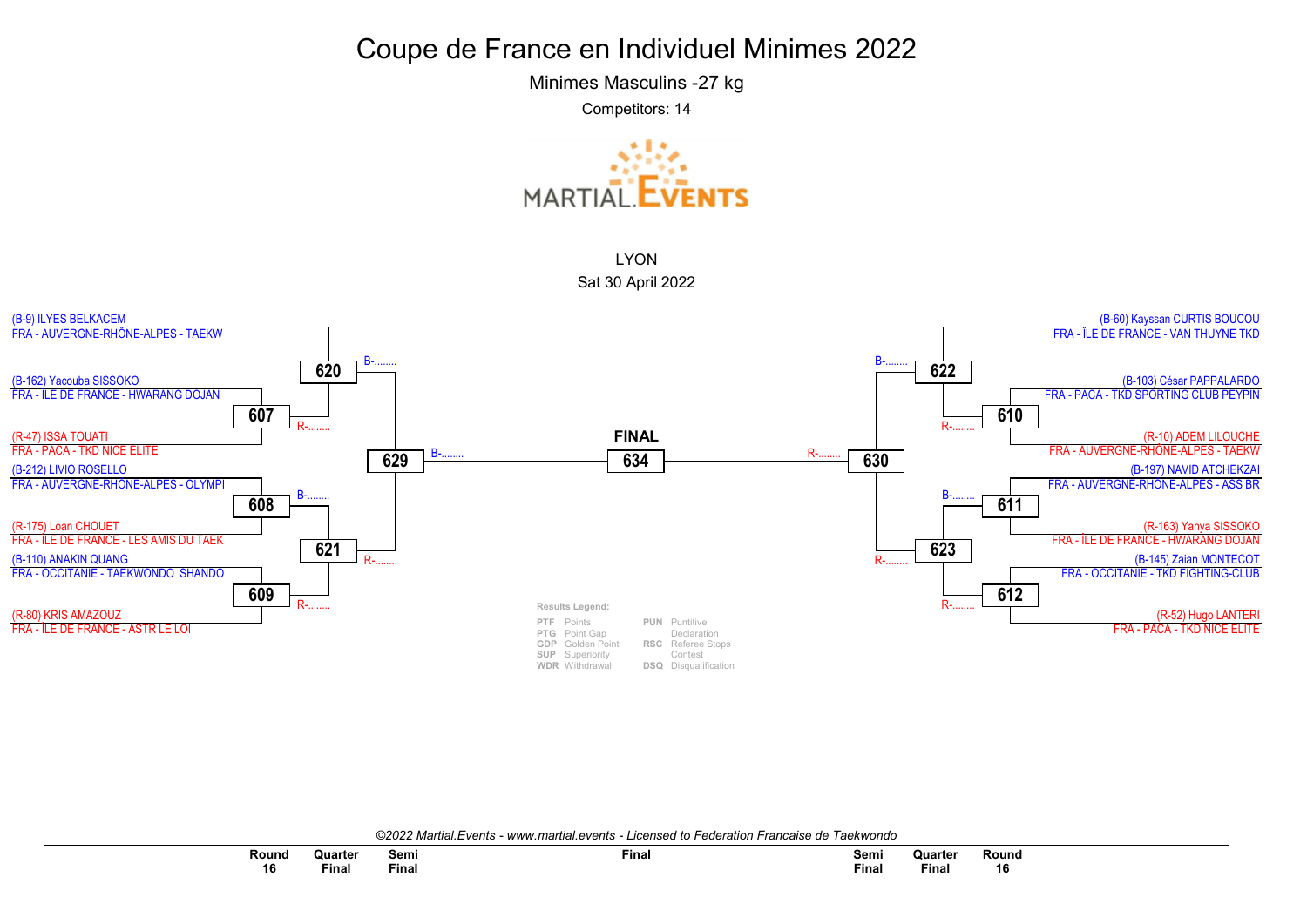

| Round     | Round | ≀uarteı                                                                                                         | Semi         | Final | Semi        | Quarter | Round | Round    |
|-----------|-------|-----------------------------------------------------------------------------------------------------------------|--------------|-------|-------------|---------|-------|----------|
|           |       | the contract of the contract of the contract of the contract of the contract of the contract of the contract of |              |       | $  -$       |         |       |          |
| e e<br>JZ | л к   | Final                                                                                                           | <b>Final</b> |       | --<br>Fina. | Final   | 16    | ^^<br>JZ |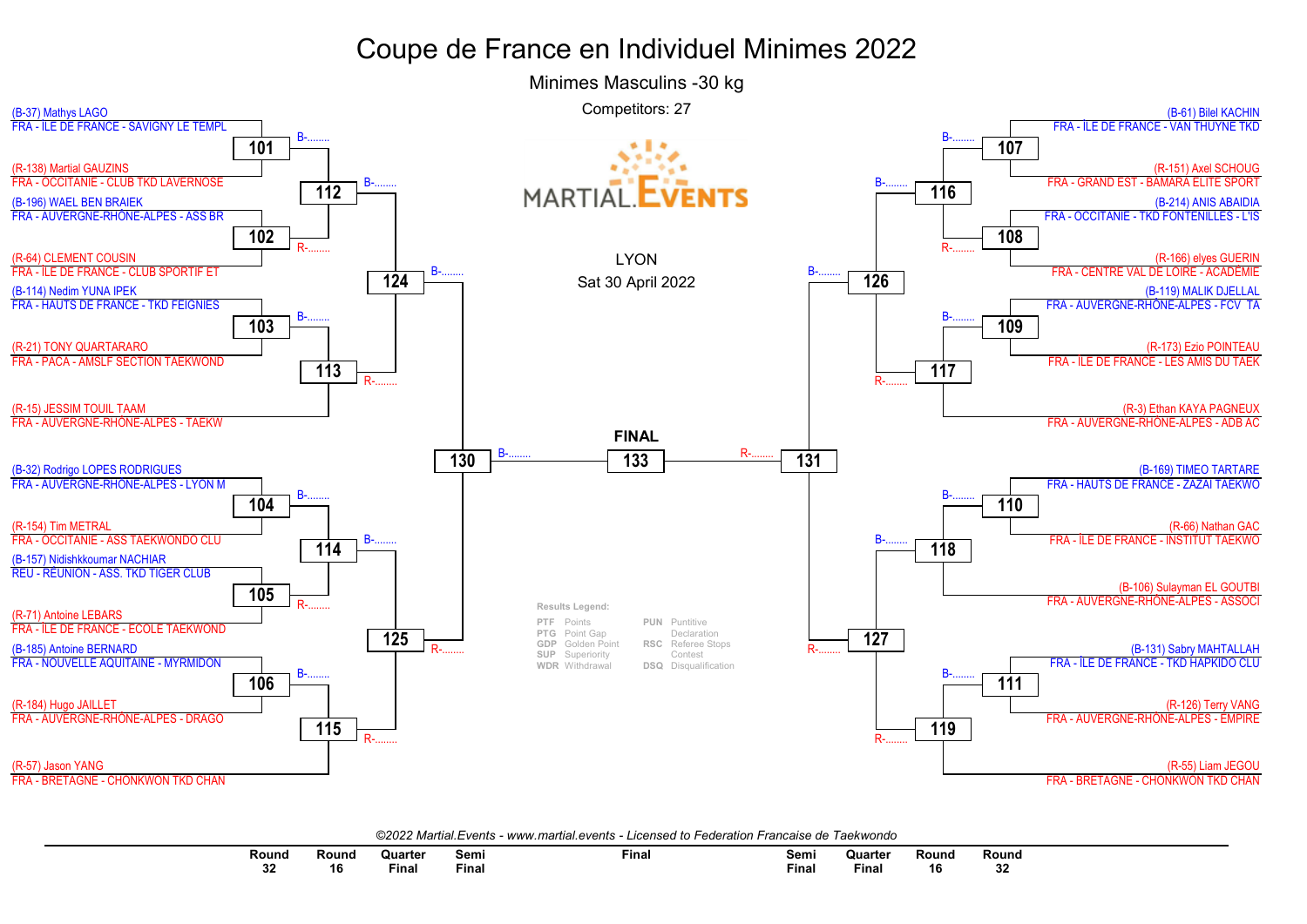

Round Round Quarter Semi Final Semi Quarter Round Round 32 16 Final **Final Final** Final  $16$ 32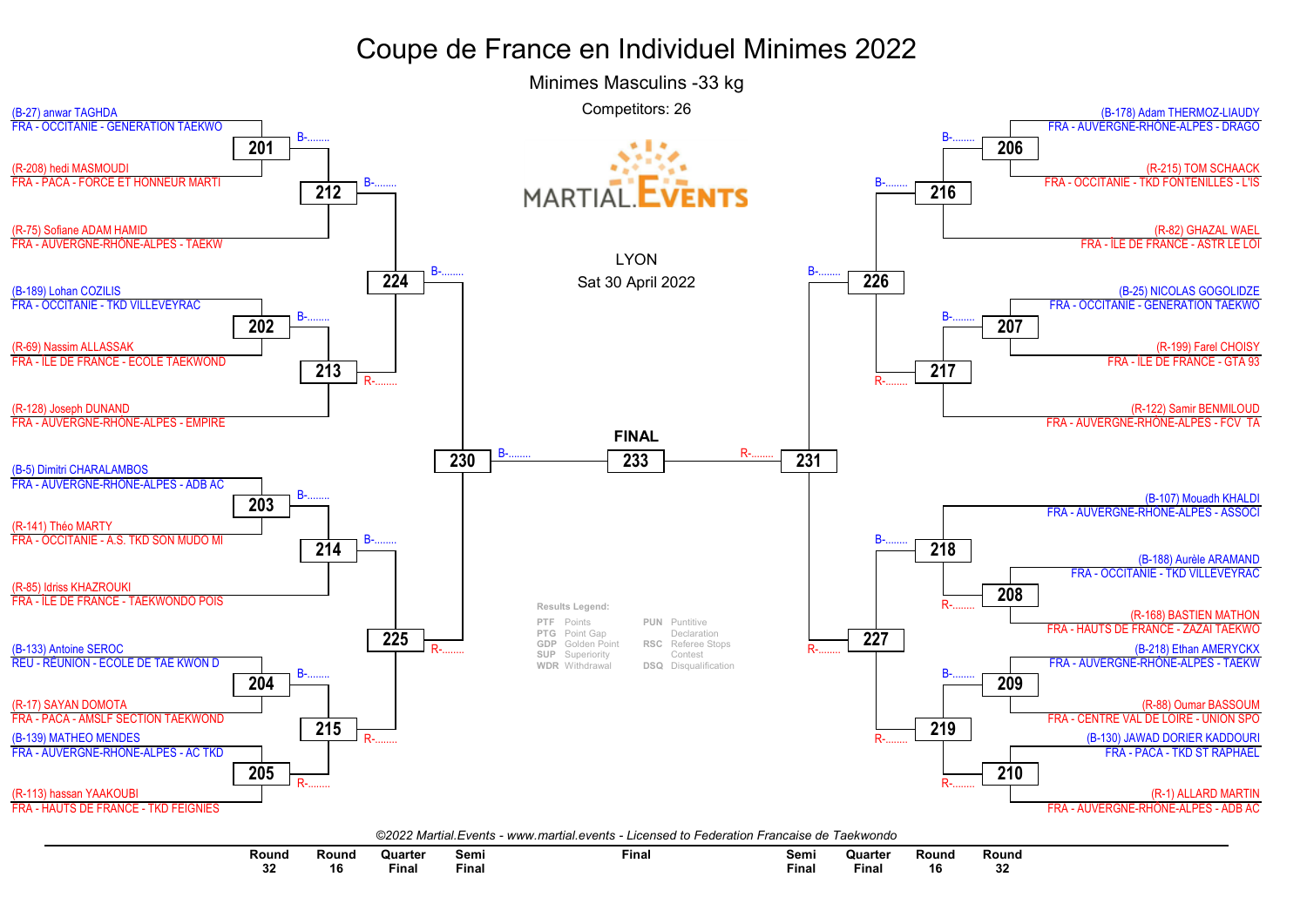Minimes Masculins -37 kg

Competitors: 22



| Round         | Round | Quarter      | semi  | Final | Semi       | Quarter | Round | Round |
|---------------|-------|--------------|-------|-------|------------|---------|-------|-------|
| $\sim$<br>-94 |       | <b>Final</b> | -ınaı |       | --<br>Fina | Fina.   | ם ו   | . .   |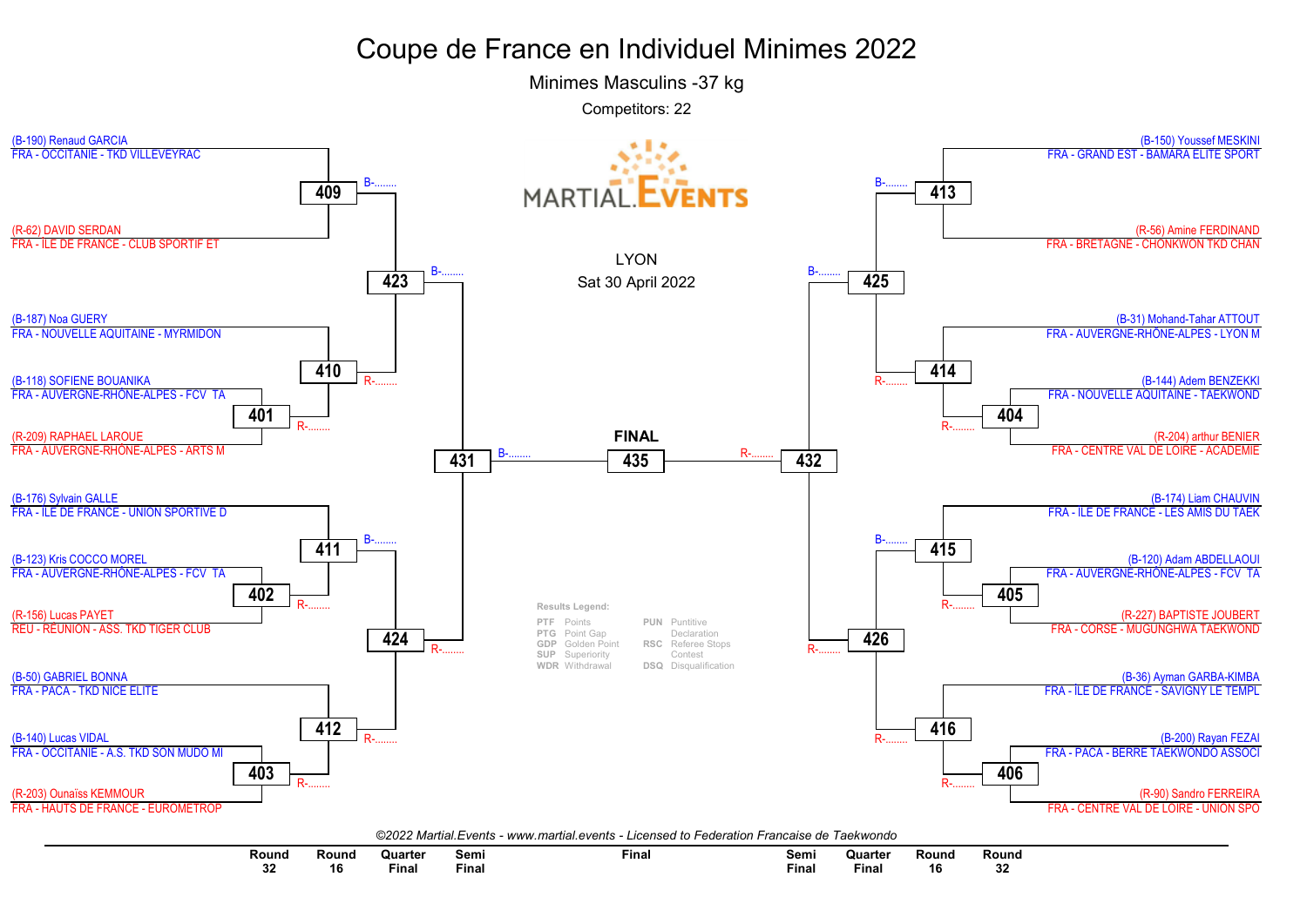Minimes Masculins -41 kg

Competitors: 16





©2022 Martial.Events - www.martial.events - Licensed to Federation Francaise de Taekwondo

| Round | Quarter | Semi<br>$ -$ | Final | Semi<br>___  | Quarter  | Round |
|-------|---------|--------------|-------|--------------|----------|-------|
| 16    | Final   | <b>Final</b> |       | <b>Final</b> | $F$ inal | 16    |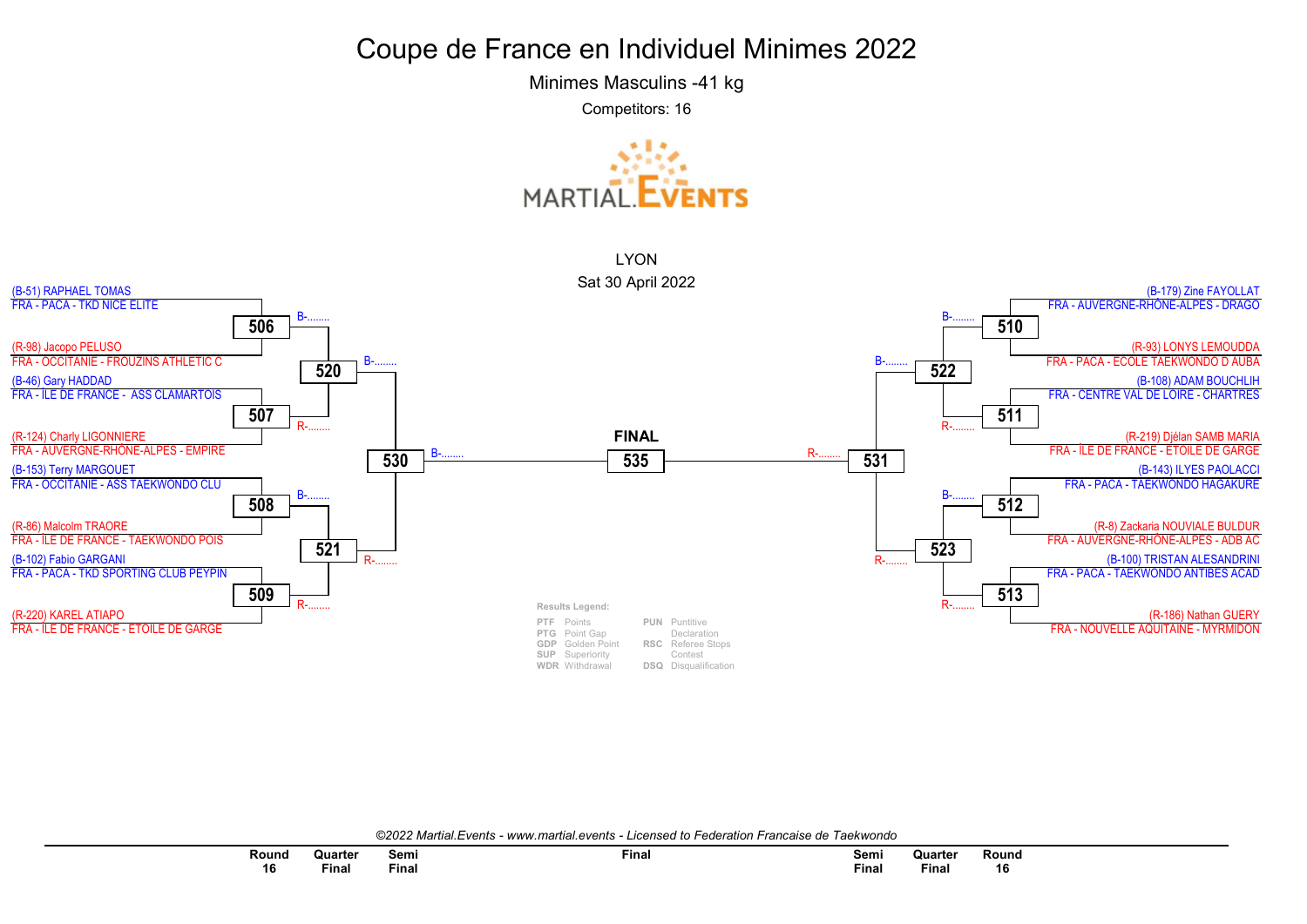Minimes Masculins -45 kg

Competitors: 10





©2022 Martial.Events - www.martial.events - Licensed to Federation Francaise de Taekwondo

| Round | Quarter | Semi        | <b>Final</b> | Semi    | Quarter  | Round |
|-------|---------|-------------|--------------|---------|----------|-------|
| 16    | Final   | --<br>™inal |              | $F$ ina | $F$ inal | 16    |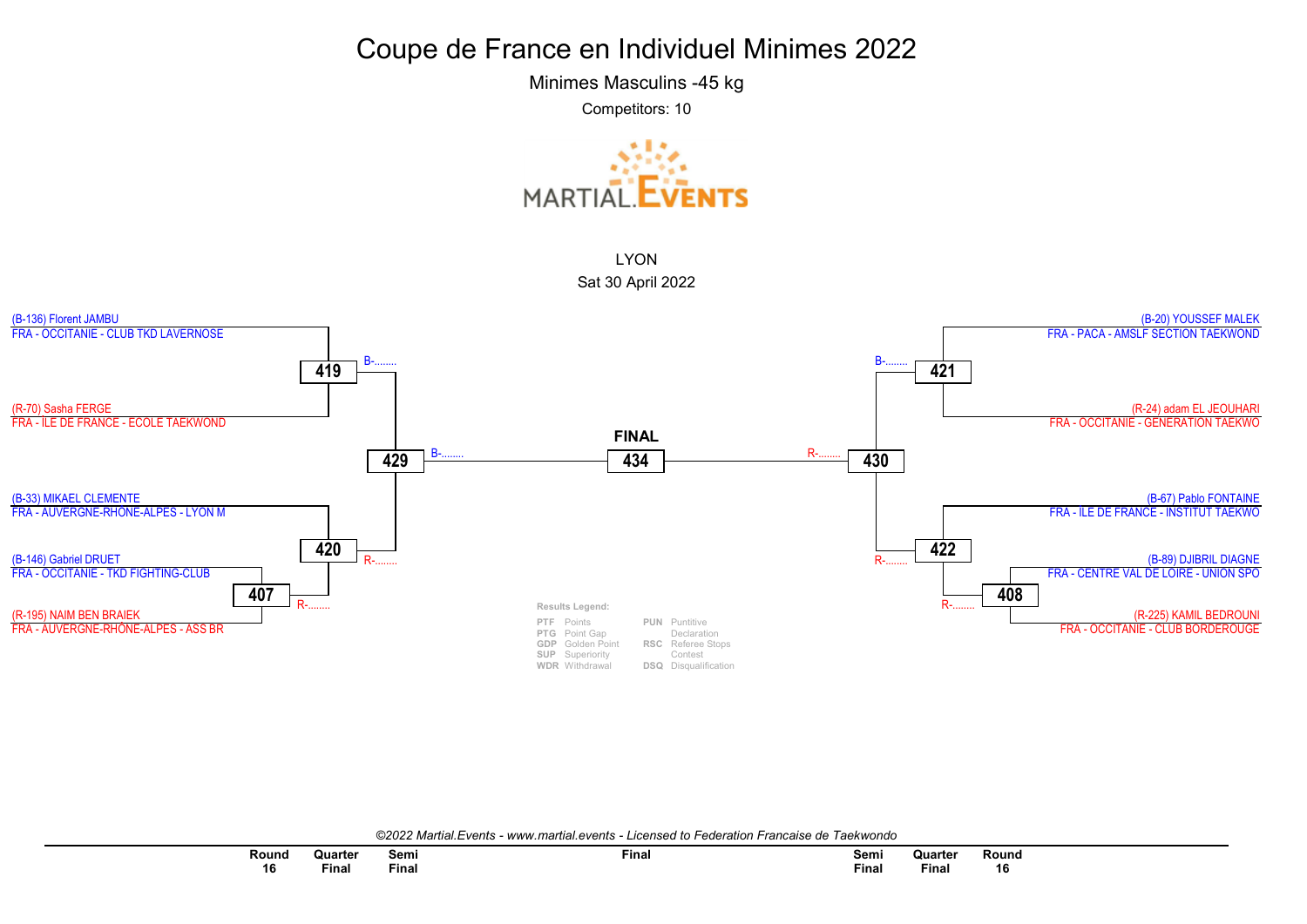Minimes Masculins -49 kg

Competitors: 6





©2022 Martial.Events - www.martial.events - Licensed to Federation Francaise de Taekwondo

| Quarter | Semi  | <b>Final</b> |
|---------|-------|--------------|
| Final   | Final |              |